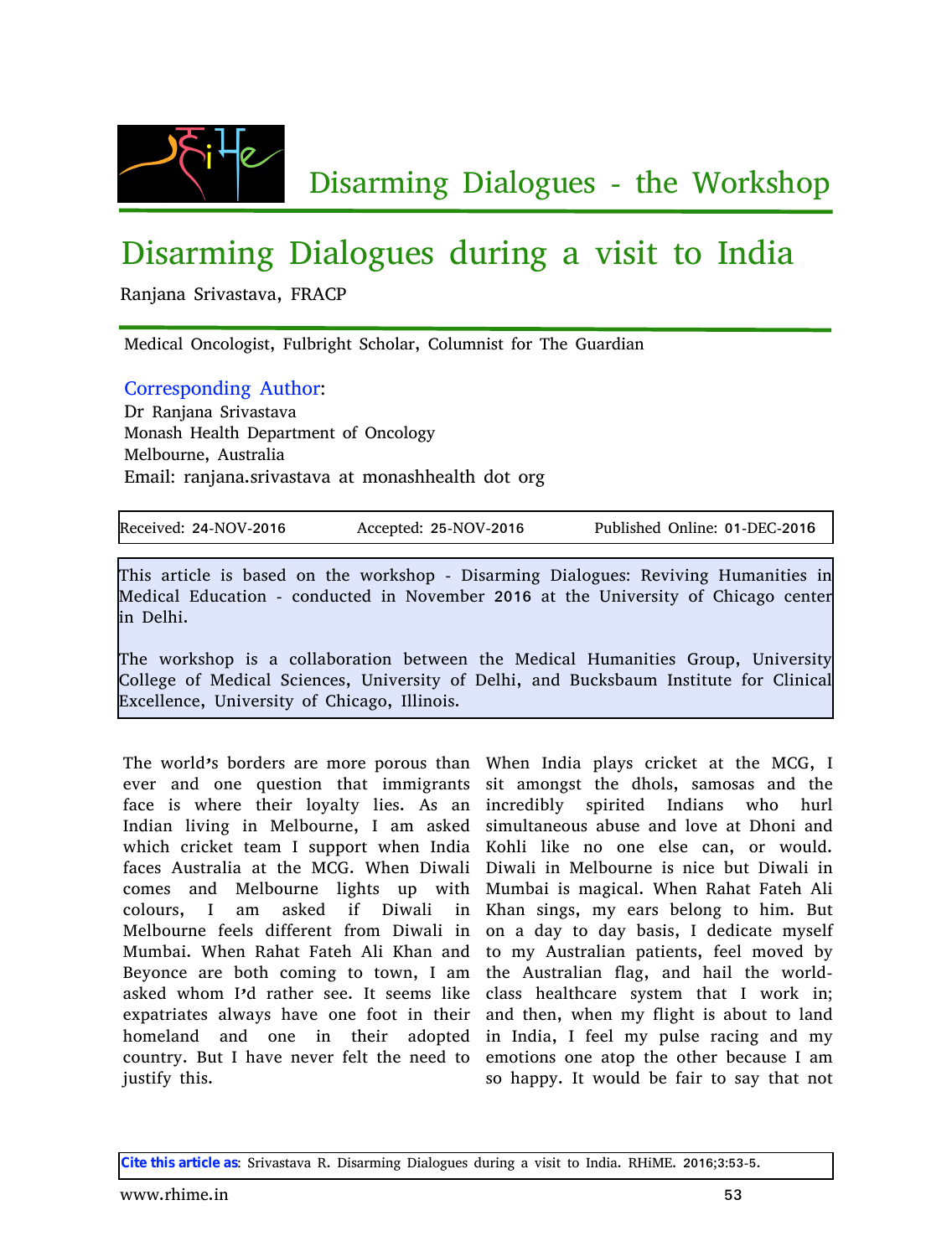only do I have one foot but indeed, a piece of my heart in each country.

As a doctor, I have always wondered if I will ever get to make a contribution to Indian healthcare. India is a large country with deep talent so I have never thought that my medical skills are greatly needed here. I have volunteered in some places and have found the experience of helping the needy and vulnerable satisfying, but I have also been left with a feeling of inadequacy. My contribution feels like an obscure drop in the ocean.

In the past few years my career has taken an interesting and unpredicted turn as, parallel to my clinical work as an oncologist, I have become a published author and a columnist for The Guardian newspaper, where I write on matters of medicine and humanity. This has led to many invitations to talk about my unconventional career. Many doctors are good writers and reflective souls and I have been gratified by their welcome and their questions about how to express their own creativity in a busy career.

I first heard about the Disarming Dialogues workshop on humanities in medicine from Dr. Vinay Kumar who along with three committed Indian doctors, spearheaded this program. Dr. Kumar is perhaps the most eminent pathologist of our times, his name emblazoned on the seminal pathology textbook that all doctors have grown up with. He is a close friend and whatever he touches seems to turn out well, but I did find myself wondering what a pathologist was doing talking about the doctor-patient relationship and the role of ethics and humanity in medicine. Surely, he should be examining slides, dissecting specimens and furthering the careers of budding pathologists!

But of course, as Dr. Kumar pointed out,

all doctors are patients and the cause of good medicine is hardly unique to practising clinicians. Long having wanted to 'do something' in India, I became a willing participant in his adventure although I did wonder how on earth he'd carry it off in India. My experience of Indian healthcare is both old and new. My own experience is old and not particularly memorable but I have plenty of close family members who complain about paternalism in medicine and about not feeling understood by their doctor. However, I also know that Indian doctors see hundreds of patients in clinic – the queues of patients and their needs are simply overwhelming. The few times I have watched this I have begun to understand how difficult it must be to employ compassion, understanding, and empathy in the face of endless demand.

Indian medicine is nothing like Western medicine; to be honest, I went to India because my heart called me there but I went with no expectation, only intrigue at how we were going to convince a group of busy Indian doctors about valuing the doctor-patient relationship in a country where this is not historically taught or discussed. Where I see twenty patients a day, these doctors see 200 – where is the time to think about ethics, communication skills, socio-economic disparity and all the other disadvantages faced by millions of Indians? When one considers the size of the problem, it is easy to feel impotent.

Well, I should have known better and been less sceptical. The over-subscribed workshop yielded surprise after surprise. The doctors were not only clinicians but some were also anatomists, pathologists, and pharmacologists. They were thoughtful, introspective, quiet, boisterous, talented, inspired and inspiring. They were young and old, interns as agents of change and veterans